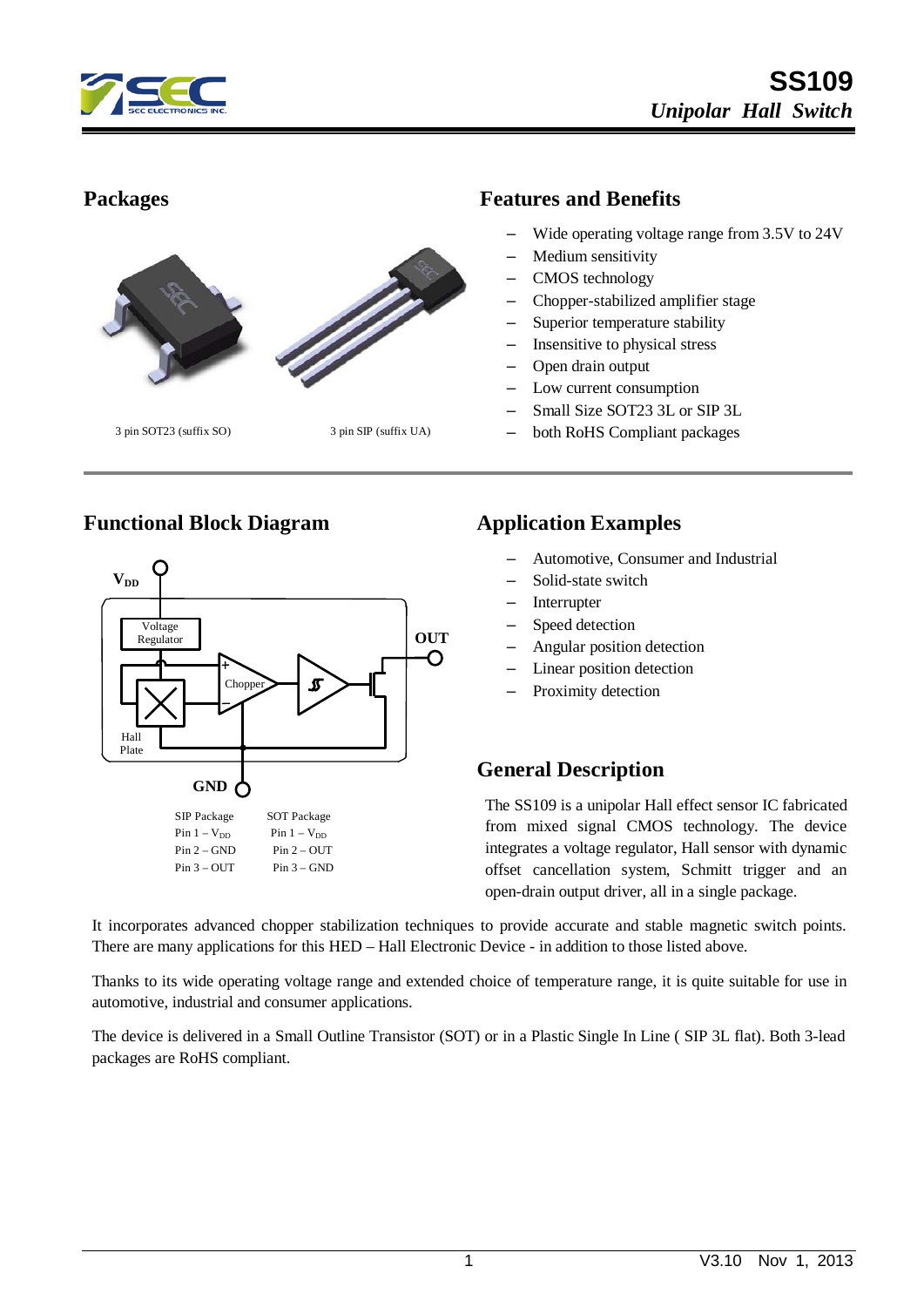

# **Glossary of Terms**

| MilliTesla (mT), Gauss     | Units of magnetic flux density: $1mT = 10$ Gauss                                  |  |  |  |
|----------------------------|-----------------------------------------------------------------------------------|--|--|--|
| RoHS                       | <b>Restriction of Hazardous Substances</b>                                        |  |  |  |
| SOT                        | Small Outline Transistor (SOT package) - also referred with the package code "SO" |  |  |  |
| <b>ESD</b>                 | Electro-Static Discharge                                                          |  |  |  |
| <b>BLDC</b>                | <b>Brush-Less Direct-Current</b>                                                  |  |  |  |
| Operating Point $(B_{OP})$ | Magnetic flux density applied on the branded side of the package which turns the  |  |  |  |
|                            | output                                                                            |  |  |  |
|                            | driver ON ( $V_{\text{OUT}} = V_{\text{DSon}}$ )                                  |  |  |  |
|                            | Magnetic flux density applied on the branded side of the package which turns the  |  |  |  |
| Release Point $(B_{RP})$   | output                                                                            |  |  |  |
|                            | driver OFF ( $V_{\text{OUT}}$ = high)                                             |  |  |  |

## **Pin Definitions and Descriptions**





| <b>SOT Pin <math>N_2</math> SIP Pin <math>N_2</math></b> | <b>Name</b>  | <b>Type</b> | <b>Function</b>       |
|----------------------------------------------------------|--------------|-------------|-----------------------|
|                                                          | $\rm V_{DD}$ | Supply      | Supply Voltage pin    |
|                                                          | <b>OUT</b>   | Output      | Open Drain Output pin |
|                                                          | <b>GND</b>   | Ground      | Ground pin            |

# **Absolute Maximum Ratings**

| <b>Parameter</b>                    | <b>Symbol</b>    | <b>Value</b>   | <b>Units</b> |
|-------------------------------------|------------------|----------------|--------------|
| <b>Supply Voltage</b>               | $\rm V_{DD}$     | 28             |              |
| <b>Supply Current</b>               | $I_{DD}$         | 50             | mA           |
| Output Voltage                      | $\rm V_{OUT}$    | 28             |              |
| <b>Output Current</b>               | $I_{\text{OUT}}$ | 50             | mA           |
| <b>Storage Temperature Range</b>    | $T_{\rm S}$      | $-50$ to $150$ | $\Gamma$     |
| <b>Maximum Junction Temperature</b> | $T_{\rm I}$      | 165            | $\Gamma$     |

| <b>Operating Temperature Range</b> | <b>Symbol</b> | Value'       | Units |
|------------------------------------|---------------|--------------|-------|
| Temperature Suffix "E"             |               | $-40$ to 85  |       |
| Temperature Suffix "K"             |               | $-40$ to 125 |       |
| Temperature Suffix "L"             |               | $-40$ to 150 |       |

Exceeding the absolute maximum ratings may cause permanent damage. Exposure to absolute-maximum-rated conditions for extended periods may affect device reliability.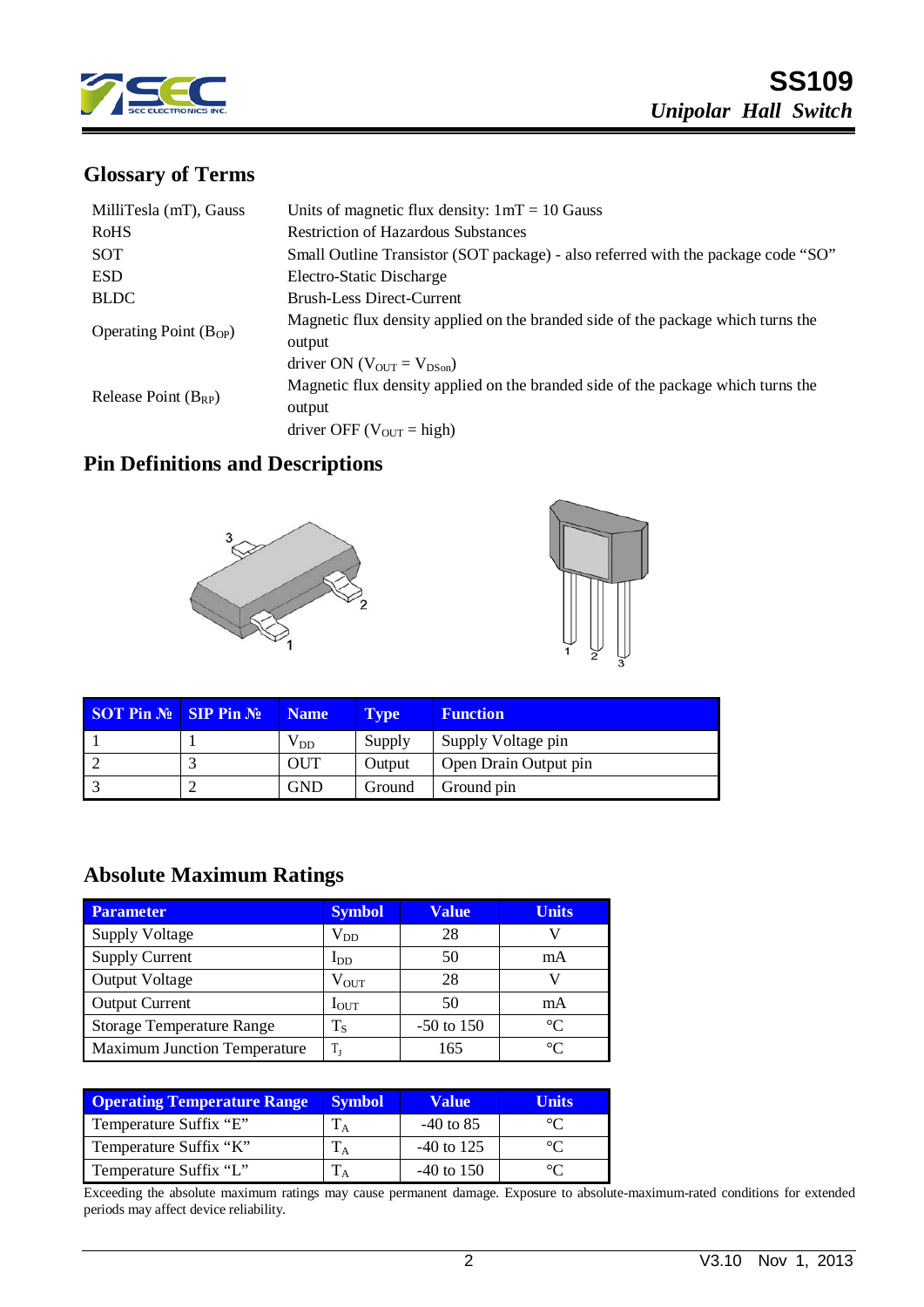

## **General Electrical Specifications**

| DC Operating Parameters $T_A = 25^{\circ}C$ , $V_{DD} = 3.5V$ to 24V (unless otherwise specified) |  |
|---------------------------------------------------------------------------------------------------|--|
|---------------------------------------------------------------------------------------------------|--|

| <b>Parameter</b>                 | <b>Symbol</b> | <b>Test Conditions</b><br><b>Min</b> |     | Typ  | <b>Max</b> | <b>Units</b>       |
|----------------------------------|---------------|--------------------------------------|-----|------|------------|--------------------|
| <b>Supply Voltage</b>            | $\rm V_{DD}$  | Operating                            | 3.5 |      | 24         | V                  |
| <b>Supply Current</b>            | $I_{DD}$      | $B < B_{RP}$                         |     |      | 5          | mA                 |
| <b>Output Saturation Voltage</b> | $V_{DSon}$    | $I_{OUT} = 20mA, B > B_{OP}$         |     |      | 0.5        | V                  |
| <b>Output Leakage Current</b>    | $I_{OFF}$     | $B < B_{RP}$ V <sub>OUT</sub> = 24V  |     |      | 10         | μA                 |
| <b>Output Rise Time</b>          | $t_r$         | $R_L = 1k\Omega$ , $C_L = 20pF$      |     | 0.25 |            | $\mu s$            |
| <b>Output Fall Time</b>          | $t_f$         | $R_L = 1k\Omega$ , $C_L = 20pF$      |     | 0.25 |            | $\mu s$            |
| Maximum Switching Frequency      | $F_{SW}$      |                                      |     | 10   |            | KHz                |
| Package Thermal Resistance       | $R_{TH}$      | Single layer (1S) Jedec board        |     | 301  |            | $\rm ^{\circ}$ C/W |

**Note**: The output of SS109 will be switched after the supply voltage is over 2.2V, but the magnetic characteristics won't be normal until the supply is over 3.5V.

## **Magnetic Specifications**

|  |  | DC Operating Parameters $V_{DD} = 3.5V$ to 24V (unless otherwise specified) |
|--|--|-----------------------------------------------------------------------------|
|--|--|-----------------------------------------------------------------------------|

| Package         | <b>Parameter</b>       | <b>Symbol</b> | <b>Test Conditions</b>                  | <b>Min</b> | <b>Typ</b> | <b>Max</b> | <b>Units</b> |
|-----------------|------------------------|---------------|-----------------------------------------|------------|------------|------------|--------------|
|                 | <b>Operating Point</b> | $B_{OP}$      |                                         | $-160$     | $-120$     | $-100$     | G            |
| UA              | Release Point          | $B_{RP}$      | $T_a = 25^\circ C$ , $V_{dd} = 12V$ DC  | $-140$     | $-85$      | $-50$      | G            |
|                 | <b>Hysteresis</b>      | $B_{H YST}$   |                                         | 20         | 35         | 50         | G            |
|                 | <b>Operating Point</b> | $B_{OP}$      | 100                                     | 120        | 160        | G          |              |
| SO <sub>1</sub> | Release Point          | $B_{RP}$      | $T_a = 25^{\circ}C$ , $V_{dd} = 12V$ DC | 50         | 85         | 140        | G            |
|                 | <b>Hysteresis</b>      | <b>BHYST</b>  |                                         | 20         | 35         | 50         | G            |

# **Output Behavior versus Magnetic Pole**

DC Operating Parameters  $T_A = -40^{\circ}C$  to 150°C,  $V_{DD} = 3.5V$  to 24V (unless otherwise specified)

| <b>Test Conditions (UA)</b> | <b>Test Conditions (SO)</b> | OUT  |
|-----------------------------|-----------------------------|------|
| $B > B_{RP}$                | $B < B_{RP}$                | High |
| B < B <sub>OP</sub>         | B > B <sub>OP</sub>         | Low  |

The SOT-23 device is reversed from the UA package. The SOT-23 output transistor will be turned on(drops low) in the presence of a sufficiently strong South pole magnetic field applied to the marked face.



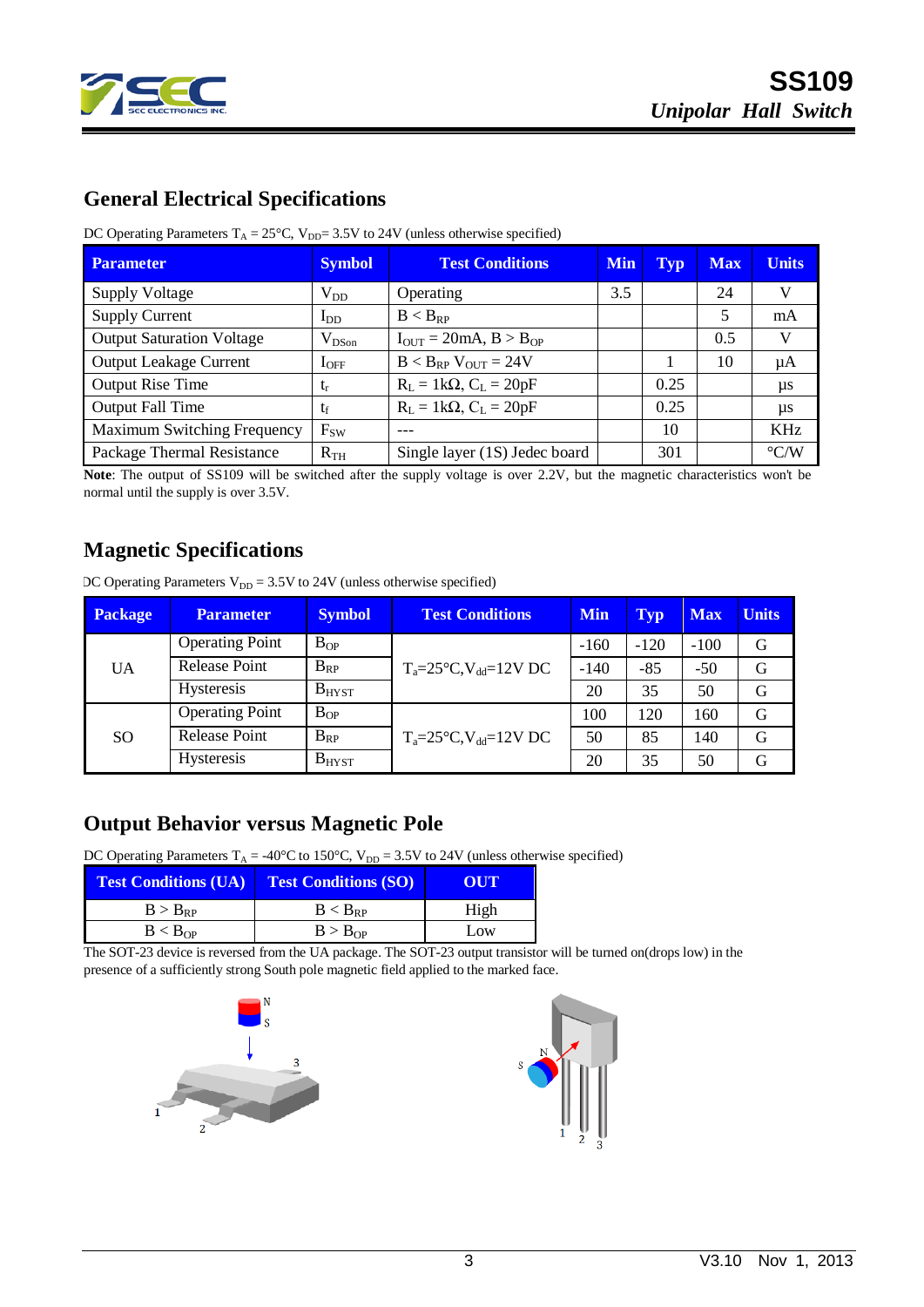

### **Application Information**

It is strongly recommended that an external bypass capacitor be connected (in close proximity to the Hall sensor) between the supply ( $V_{DD}$  Pin) and ground (GND Pin) of the device to reduce both external noise and noise generated by the chopper stabilization technique. As is shown in the following two figures, a 0.1μF capacitor is typical.

For reverse voltage protection, it is recommended to connect a resistor or a diode in series with the  $V_{DD}$  pin. When using a resistor, three points are important:

- the resistor has to limit the reverse current to 50mA maximum ( $V_{CC}$  / R1  $\leq$  50mA)
- the resulting device supply voltage  $V_{DD}$  has to be higher than  $V_{DD}$  min ( $V_{DD} = V_{CC} R1*I_{DD}$ )
- the resistor has to withstand the power dissipated in reverse voltage condition ( $P_D = V_{CC}^2 / R1$ )

When using a diode, a reverse current cannot flow and the voltage drop is almost constant  $(\approx 0.7V)$ .

Therefore, a 100Ω/0.25W resistor for 5V application and a diode for higher supply voltage are recommended. Both solutions provide the required reverse voltage protection.

When a weak power supply is used or when the device is intended to be used in noisy environment, it is recommended that the second figure is used.

The low-pass filter formed by R1 and C1 and the Zener diode Z1 bypass the disturbances or voltage spikes occurring on the device supply voltage  $V_{DD}$ . The diode D1 provides additional reverse voltage protection.



#### **ESD Precautions**

Electronic semiconductor products are sensitive to Electro Static Discharge (ESD). Always observe Electro Static Discharge control procedures whenever handling semiconductor products.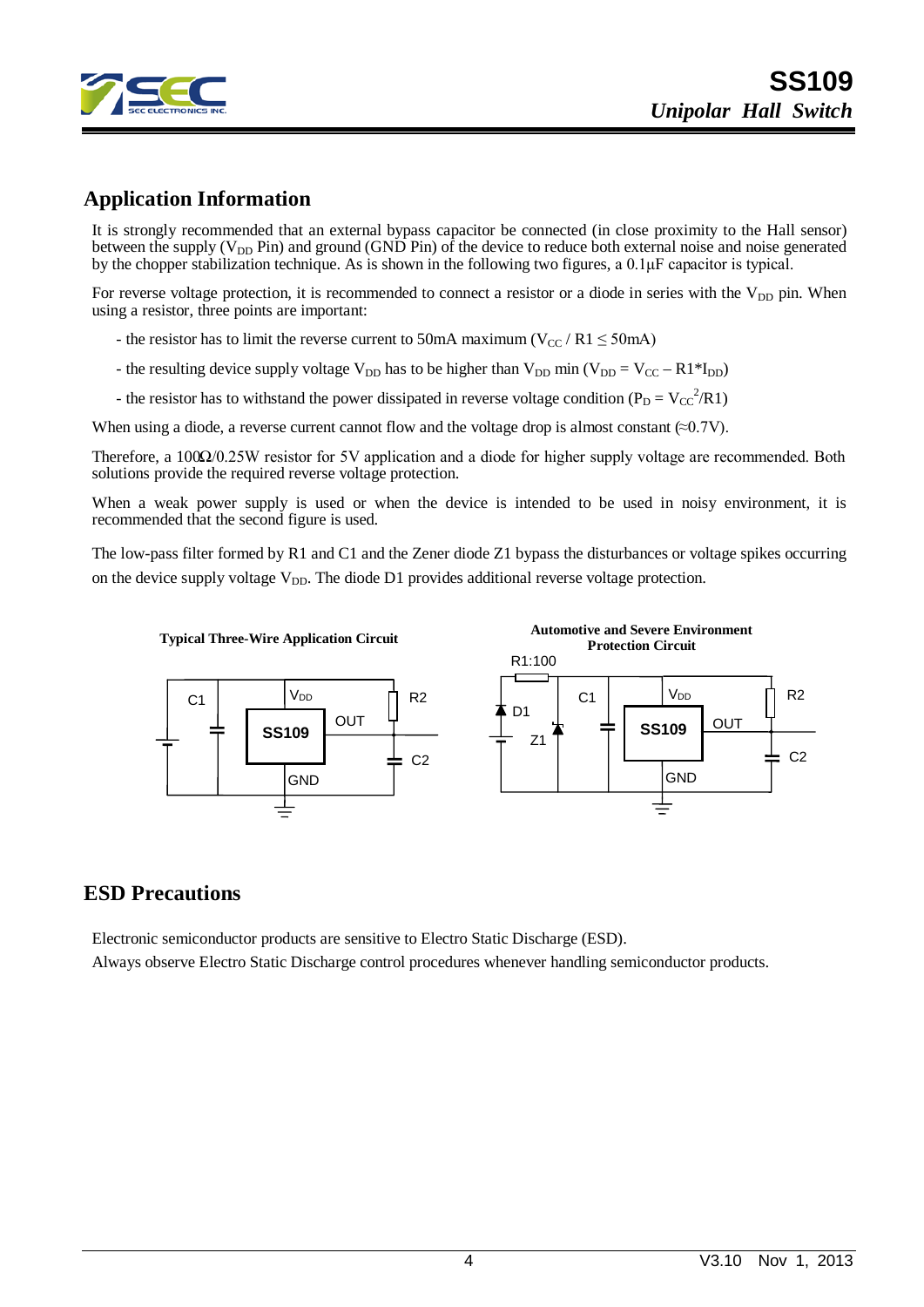

# **Package Information**